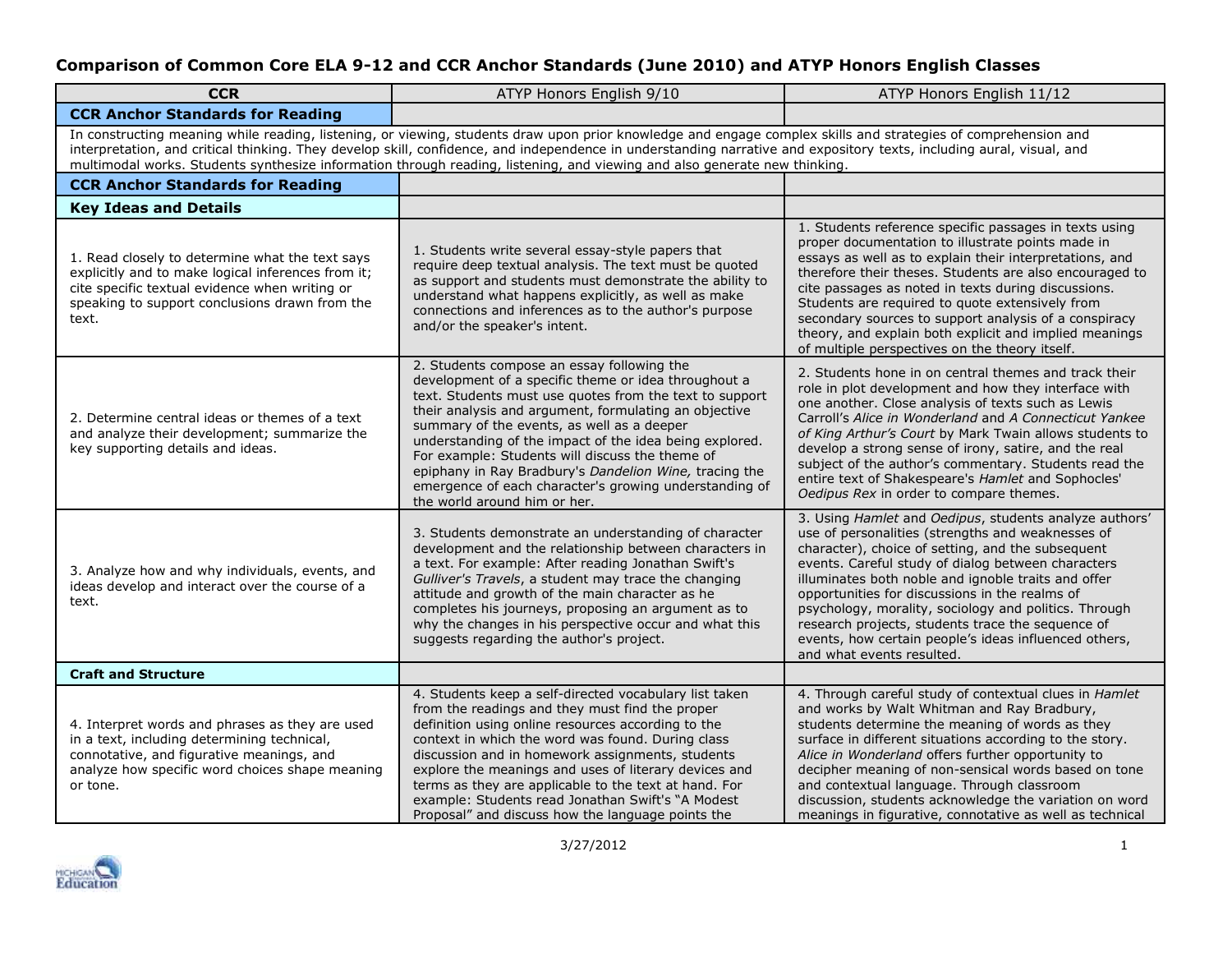|                                                                                                                                                                                                                                                                                                                                                                                  | reader toward the author's use of satire. In another<br>example, students compare the famous article by<br>reporter Martin Gansberg, "Thirty-Eight Who Saw<br>Murder Didn't Call the Police" and a sociology article by<br>Latane & Darley titled, "Why People Don't Help in a<br>Crisis." Students note Gansberg's word choice and<br>discuss what they perceive to be the desired response<br>from the reader. After reading the more scholarly<br>article, students take another critical look at the original<br>piece. Students read Frederick Douglass', "What to the<br>Slave is the 4th of July?" with their instructor and<br>classmates in order to discuss the tone, word choice,<br>and purpose of the speech.                                                                                                                                                                                                                                                    | contexts. A thorough analysis of the essay, "Belief and<br>Knowledge: A Plea about Language," by Helen Quinn,<br>illuminates the importance of understanding an author's<br>intended meaning of a word, and how taking that word<br>out of specified context can greatly misshape readers'<br>understanding of a given idea.                                                                                                                                                                                                                                                                                                                |
|----------------------------------------------------------------------------------------------------------------------------------------------------------------------------------------------------------------------------------------------------------------------------------------------------------------------------------------------------------------------------------|-------------------------------------------------------------------------------------------------------------------------------------------------------------------------------------------------------------------------------------------------------------------------------------------------------------------------------------------------------------------------------------------------------------------------------------------------------------------------------------------------------------------------------------------------------------------------------------------------------------------------------------------------------------------------------------------------------------------------------------------------------------------------------------------------------------------------------------------------------------------------------------------------------------------------------------------------------------------------------|---------------------------------------------------------------------------------------------------------------------------------------------------------------------------------------------------------------------------------------------------------------------------------------------------------------------------------------------------------------------------------------------------------------------------------------------------------------------------------------------------------------------------------------------------------------------------------------------------------------------------------------------|
| 5. Analyze the structure of texts, including how<br>specific sentences, paragraphs, and larger<br>portions of the text (e.g., a section, chapter,<br>scene, or stanza) relate to each other and the<br>whole.                                                                                                                                                                    | 5. Students explore choices related to structure and<br>parallel plot lines in Ray Bradbury's Dandelion Wine,<br>among other stories. Numerous short stories (i.e. "The<br>Open Window" by Saki) are also analyzed via class<br>discussion and written responses, with an emphasis on<br>the development of tension, unreliable narration and<br>effective surprise. While examining the sample essays<br>throughout The Patterns of College Writing, students<br>take special note of how structure changes with genre.<br>Students are able to trace the development of an<br>argument as it unfolds in the text.                                                                                                                                                                                                                                                                                                                                                           | 5. Students recognize the importance of where and<br>when to begin and end a story, and how, by omission<br>and inclusion of particular details, these tellings differ<br>vastly in their impact. The short story, "How to Tell a<br>True War Story," by Tim O'Brien, is one example used<br>to illustrate this point. In As I Lay Dying, by William<br>Faulkner, students gain an appreciation of the tension<br>between characters as each struggles to share his or<br>her perspective of the events as they unfold. Through<br>extensive peer editing, students analyze how portions<br>of the text relate to each other and the whole. |
| 6. Assess how point of view or purpose shapes<br>the content and style of a text.                                                                                                                                                                                                                                                                                                | 6. Students recognize the use of various literary and<br>persuasive strategies in order to critically analyze the<br>author's point of view or purpose. For example, while<br>reading Orwell's Animal Farm, students identify the<br>manipulation of certain characters through various types<br>of propaganda. Discussion follows as students examine<br>Orwell's purpose with this project in comparison to the<br>Communist Manifesto. Students read and discuss<br>literature from non-US authors to gain a broader global<br>perspective. Some of the authors we read are among<br>the following: Jonathan Swift, Marjane Satrapi, Elie<br>Wiesel, George Orwell, Bharati Mukherjee, Alexander<br>Pope, Pablo Neruda, Milos Macourek, William Golding,<br>Anne Frank, Ida Fink, Irving Roth, Irena Klepfisz, Karl<br>Marx & Friedrich Engles, John Donne, William<br>Shakespeare, John Keats, William Wordsworth,<br>Elizabeth Barrett Browning, Gabriel Garcia Marquez. | 6. Close analysis of texts such as Lewis Carroll's Alice in<br>Wonderland and A Connecticut Yankee of King Arthur's<br>Court by Mark Twain, allows students to develop a<br>strong sense of irony, satire, and the real subject of the<br>author's commentary. Other authors we read include<br>Flannery O'Connor, e.e. cummings, and T.S. Eliot.<br>Students read the entire text of Shakespeare's Hamlet<br>and Sophocles' Oedipus Rex in order to compare<br>themes and styles.                                                                                                                                                          |
| <b>Integration of Knowledge and Ideas</b>                                                                                                                                                                                                                                                                                                                                        |                                                                                                                                                                                                                                                                                                                                                                                                                                                                                                                                                                                                                                                                                                                                                                                                                                                                                                                                                                               |                                                                                                                                                                                                                                                                                                                                                                                                                                                                                                                                                                                                                                             |
| 7. Integrate and evaluate content presented in<br>diverse formats and media, including visually and<br>quantitatively, as well as in words.*<br>*Please see "Research to Build Knowledge" in Writing<br>and "Comprehension and Collaboration" in Speaking and<br>Listening for additional standards relevant to gathering,<br>assessing, and applying information from print and | 7. Students use multiple methods for understanding a<br>particular subject as presented in various mediums. For<br>example, students will read an excerpt from Anne<br>Frank's diary and then visit http://www.annefrank.org/<br>to explore information about Anne, her life, and the<br>Holocaust in a multi-media format. Students read the                                                                                                                                                                                                                                                                                                                                                                                                                                                                                                                                                                                                                                 | 7. Students locate artistic representations from <i>Hamlet</i><br>such as paintings and discuss the information the<br>painting provides the viewer and how the artist's<br>interpretation adds to the understanding of the text.<br>We discuss what may have been added or hidden from<br>view. Students choose one of the following plays to                                                                                                                                                                                                                                                                                              |

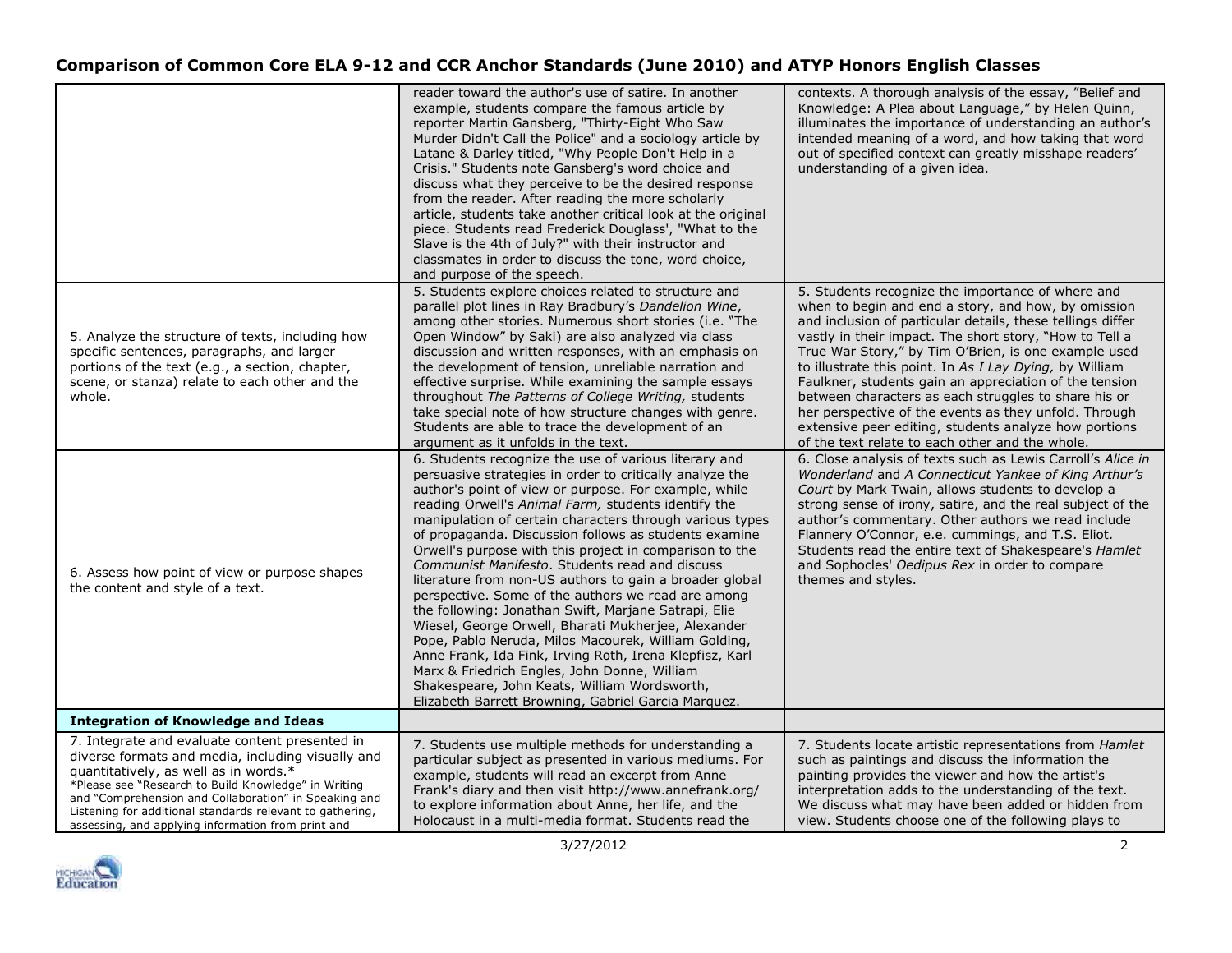| digital sources.                                                                                                                                                                 | entire text of Shakespeare's Much Ado About Nothing<br>and then view Kenneth Branagh's film version in order<br>to discuss what is gained or lost in a cinematic<br>adaptation. After reading Golding's Lord of the Flies,<br>students listen to Simon and Garfunkel's song, I am a<br>Rock, and read John Donne's meditation, No Man is an<br>Island in order to invite thematic comparisons.                                                                                                                                                                                                                                                                                                                                                                                                                                                                                                                                                                                                                                                                                                                                                                                                                                                                                                                                                                                                             | read and discuss: A Raisin in the Sun, Death of a<br>Salesman, The Glass Menagerie, Tender Offer, The<br>Piano Lesson. Through the PowerPoint project on war,<br>students use photography, drawings, quotations,<br>literature, original writing, as well as varied formats<br>and fonts to illustrate their perspective on this complex<br>topic. Completion of this project allows students to<br>demonstrate their ability to evaluate information<br>presented through a variety of sources and media<br>formats.                                                                                                                                                                                                                                                                                                                                         |
|----------------------------------------------------------------------------------------------------------------------------------------------------------------------------------|------------------------------------------------------------------------------------------------------------------------------------------------------------------------------------------------------------------------------------------------------------------------------------------------------------------------------------------------------------------------------------------------------------------------------------------------------------------------------------------------------------------------------------------------------------------------------------------------------------------------------------------------------------------------------------------------------------------------------------------------------------------------------------------------------------------------------------------------------------------------------------------------------------------------------------------------------------------------------------------------------------------------------------------------------------------------------------------------------------------------------------------------------------------------------------------------------------------------------------------------------------------------------------------------------------------------------------------------------------------------------------------------------------|---------------------------------------------------------------------------------------------------------------------------------------------------------------------------------------------------------------------------------------------------------------------------------------------------------------------------------------------------------------------------------------------------------------------------------------------------------------------------------------------------------------------------------------------------------------------------------------------------------------------------------------------------------------------------------------------------------------------------------------------------------------------------------------------------------------------------------------------------------------|
| 8. Delineate and evaluate the argument and<br>specific claims in a text, including the validity of<br>the reasoning as well as the relevance and<br>sufficiency of the evidence. | 8. Students study logical fallacies in order to be able to<br>identify unsound argumentation. Also, after reading<br>Jonathan Swift's Gulliver's Travels, a student may trace<br>the changing attitude and growth of the main character<br>as he completes his journeys, proposing an argument as<br>to why the changes in his perspective occur and what<br>this suggests regarding the author's project. Students<br>read the essay, "Unnatural Killers" by John Grisham and<br>Oliver Stone's response essay, "Memo to John Grisham:<br>What's Next-'A Movie Made Me Do It'?" in order to<br>compare the author's arguments. After careful<br>consideration, students then argue which writer<br>presents the best, most logical argument, as well as<br>how their arguments are relative in our own social<br>context.                                                                                                                                                                                                                                                                                                                                                                                                                                                                                                                                                                                 | 8. Students study ideas used to create a conspiracy<br>theory and analyze their development providing a short<br>summary of the theory. Students cite secondary<br>sources throughout to support their analysis of the<br>conspiracy theory, and explain both explicit and implied<br>meanings of the multiple perspectives on the theory<br>itself. The credibility of specific authors/speakers is<br>examined and analyzed to explain different theories.                                                                                                                                                                                                                                                                                                                                                                                                  |
| 9. Analyze how two or more texts address similar<br>themes or topics in order to build knowledge or to<br>compare the approaches the authors take.                               | 9. As mentioned above, it is common practice for<br>students to encounter a text from a certain era (i.e.<br>William Golding's Lord of the Flies) and then be asked to<br>find parallels within a work from another period in<br>history (i.e. John Donne's "No Man is an Island" or<br>Simon and Garfunkel's song, "I am a Rock"). Students<br>also investigate possible influences in Shakespeare's<br>writing from the scientific and medical writing of his<br>time-for example, the use of humors and how they<br>affect a character's disposition-or they may be asked to<br>investigate whenever a character makes a reference to<br>a well-known phrase from the times, such as Beatrice's<br>line about leading apes into hell. Students are<br>encouraged to find such references whenever possible<br>within the remaining texts for the class. After reading<br>Orwell's Animal Farm, students review Marx and Engels'<br>Communist Manifesto to discuss how the key points are<br>represented in the novel. Students read Martin Luther<br>King, Jr.'s "Letter from Birmingham Jail" and "I Have a<br>Dream" and also analyze the speech for philosophical<br>assumptions and purpose. We discuss the impact of the<br>speeches and their importance today. When students<br>read Orwell's Animal Farm, they recall these seminal<br>speeches as they are alluded to in Old Major's speech to | 9. Students recognize different authors' treatments of<br>similar theses as in the detail of listening in Emily<br>Dickinson's, "I heard a fly buzz when I died," to the<br>detail of individuals' lives in "I Hear America Singing"<br>by Walt Whitman: both authors address the mundane<br>and the extraordinary simultaneously through their<br>meticulous details contrasting with the vastness and<br>complexity of life, yet they use strikingly different<br>approaches to poetry to accomplish this goal. Students'<br>use of the text <i>Brave New World</i> serves as a catalyst to<br>understand the premises behind documents including<br>The Declaration of Independence and the Bill of Rights.<br>In creating their own utopias, they draw on the<br>rudimentary principles in such documents to<br>understand the structures of a democracy. |

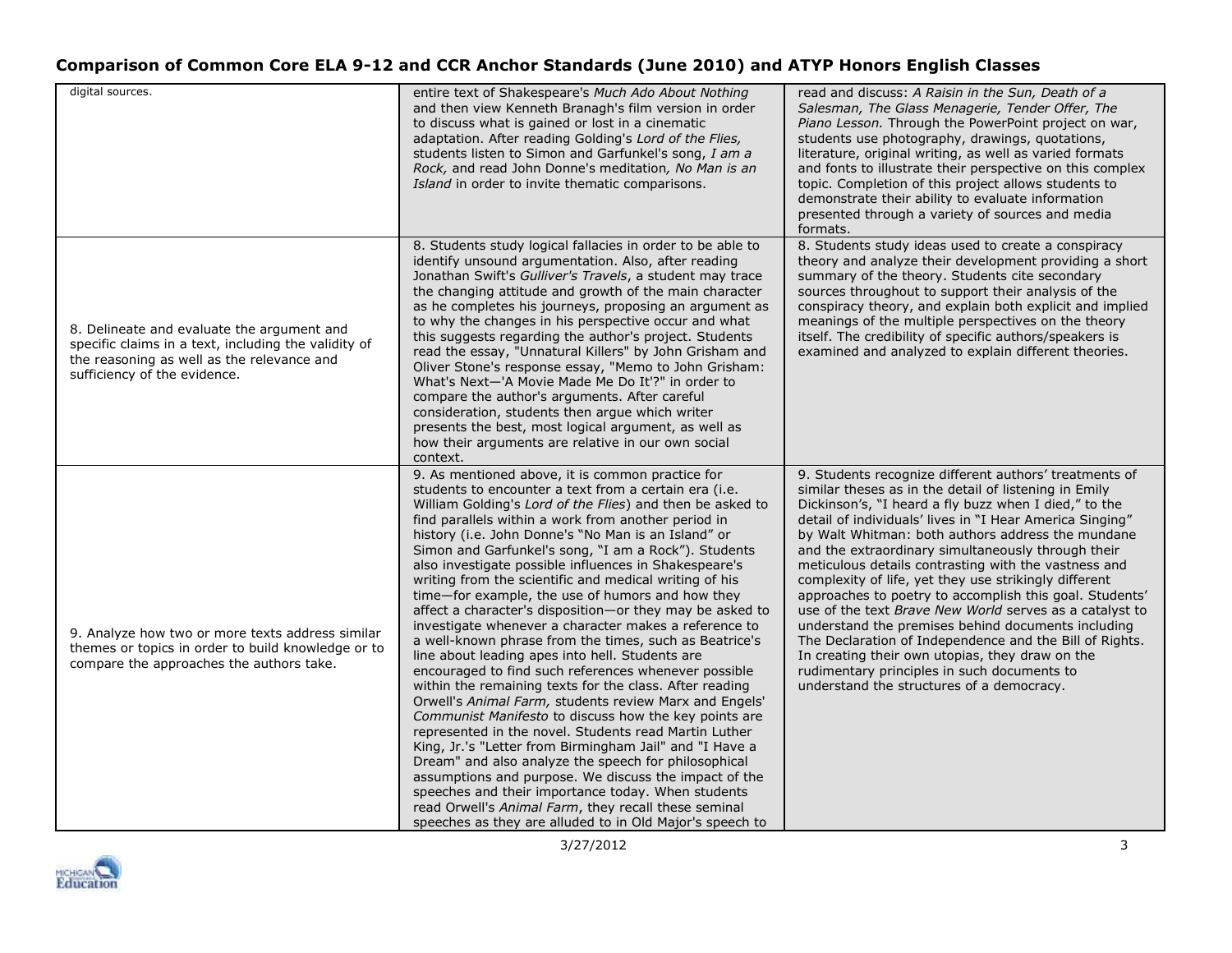|                                                                                                                                                                                                                                                                                                                                                                                                                                                                                                                       | the animals in order to enrich the discussion of the<br>novel and its relevance.                                                                                                                                                                                                                                                                                                                                                                                                                                                                                                                                                                                                                                                                                                                                                                                                                                                                                                                      |                                                                                                                                                                                                                                                                                                                                                                                                                                                                                                                                                                                                                                                                                                                                                                                                                                                                                                                                                                                                                                                                                                                                                          |
|-----------------------------------------------------------------------------------------------------------------------------------------------------------------------------------------------------------------------------------------------------------------------------------------------------------------------------------------------------------------------------------------------------------------------------------------------------------------------------------------------------------------------|-------------------------------------------------------------------------------------------------------------------------------------------------------------------------------------------------------------------------------------------------------------------------------------------------------------------------------------------------------------------------------------------------------------------------------------------------------------------------------------------------------------------------------------------------------------------------------------------------------------------------------------------------------------------------------------------------------------------------------------------------------------------------------------------------------------------------------------------------------------------------------------------------------------------------------------------------------------------------------------------------------|----------------------------------------------------------------------------------------------------------------------------------------------------------------------------------------------------------------------------------------------------------------------------------------------------------------------------------------------------------------------------------------------------------------------------------------------------------------------------------------------------------------------------------------------------------------------------------------------------------------------------------------------------------------------------------------------------------------------------------------------------------------------------------------------------------------------------------------------------------------------------------------------------------------------------------------------------------------------------------------------------------------------------------------------------------------------------------------------------------------------------------------------------------|
| <b>Range of Reading and Level of Text</b><br><b>Complexity</b>                                                                                                                                                                                                                                                                                                                                                                                                                                                        |                                                                                                                                                                                                                                                                                                                                                                                                                                                                                                                                                                                                                                                                                                                                                                                                                                                                                                                                                                                                       |                                                                                                                                                                                                                                                                                                                                                                                                                                                                                                                                                                                                                                                                                                                                                                                                                                                                                                                                                                                                                                                                                                                                                          |
| 10. Read and comprehend complex literary and<br>informational texts independently and<br>proficiently.                                                                                                                                                                                                                                                                                                                                                                                                                | 10. Students read a variety of challenging fiction, non-<br>fiction, poetry and prose to develop as readers. Some of<br>the authors we read are among the following: Jonathan<br>Swift, Marjane Satrapi, Elie Wiesel, George Orwell,<br>Bharati Mukherjee, Alexander Pope, Pablo Neruda, Milos<br>Macourek, William Golding, Anne Frank, Ida Fink, Irving<br>Roth, Irena Klepfisz, Karl Marx & Friedrich Engles, John<br>Donne, William Shakespeare, John Keats, William<br>Wordsworth, Elizabeth Barrett Browning, Gabriel Garcia<br>Marquez. Collaborative work and interaction with<br>multimedia genres is typical. Comprehension is assessed<br>through comprehensive writing assignments that ask<br>students to reflect on and synthesize the ideas in the<br>texts. Further comprehension is evidenced via class<br>discussion, conducted in the Socratic seminar format.<br>Students prove proficiency by taking the Michigan<br>Department of Education State Exam for English 9 and<br>10. | 10. Students engage literary non-fiction on a variety of<br>fronts, from biographies (i.e. Frederick Douglass), to<br>more creative writings from writers like Tim O'Brien and<br>Ernest Hemingway. In each instance, student<br>comprehension is measured through reflective written<br>responses that require the use of textual support for<br>the student's ideas. Classroom discussion emphasizes<br>the ways in which the writers utilize creative elements<br>to affect their overall purpose in the non-fiction genre.<br>Through regular exposure to complex material and<br>subsequent discussion both in large and small groups,<br>students' analytic skills develop on a multiplicity of<br>levels as evidenced through their lyric analysis essays,<br>commenting on all aspects of a song from lyrics as<br>poetry, the subject matter itself, vocal presentation,<br>instrumental components, and the use of silence.<br>Independent projects in which they create and present<br>their own societies in response to Aldous Huxley's<br>Brave New World illustrate the students' proficiency at<br>comprehending and interpreting texts. |
| <b>CCR Anchor Standards for Writing</b>                                                                                                                                                                                                                                                                                                                                                                                                                                                                               |                                                                                                                                                                                                                                                                                                                                                                                                                                                                                                                                                                                                                                                                                                                                                                                                                                                                                                                                                                                                       |                                                                                                                                                                                                                                                                                                                                                                                                                                                                                                                                                                                                                                                                                                                                                                                                                                                                                                                                                                                                                                                                                                                                                          |
| Writing and speaking involve a complex process<br>of inquiry and the discovery of meaning. Through<br>writing, speaking, and visually expressing,<br>students understand themselves, communicate<br>with others, advance personal and professional<br>goals, and participate in a democratic society.<br>Effective communication requires an<br>understanding of purpose and audience, and<br>reflects well-developed ideas using appropriate<br>conventions of genre, content, form, style, voice,<br>and mechanics. | Students produce tremendous amounts of writing<br>through the year, all with directed focus towards the<br>revisions process. Students are taught to revise in<br>phases based on peer review and through teacher<br>feedback. The first semester applies extra attention<br>towards task, purpose and audience as writers read and<br>write a wide variety of essays. Students are expected to<br>learn the various formats and approaches to writing so<br>that they can best determine which formats will serve<br>their purpose most effectively. In each writing<br>assignment, particularly in the research projects,<br>students are taught to evaluate and cite sources which<br>strengthen their thesis.                                                                                                                                                                                                                                                                                     | Students produce and organize dozens of writing<br>assignments throughout the year with emphasis on<br>multiple revisions for a final, organized portfolio of<br>work. Students build on their knowledge of task,<br>purpose, and audience as they analyze more subtle and<br>affective styles introduced through our reading and<br>class discussion. Evaluation of sources is especially<br>focused upon through a research project on the theme<br>of "conspiracy." Students are taught effective methods<br>of discerning what sources are reliable. Technology is<br>utilized throughout to produce papers and other<br>projects.                                                                                                                                                                                                                                                                                                                                                                                                                                                                                                                   |
| <b>Text Types and Purposes</b>                                                                                                                                                                                                                                                                                                                                                                                                                                                                                        |                                                                                                                                                                                                                                                                                                                                                                                                                                                                                                                                                                                                                                                                                                                                                                                                                                                                                                                                                                                                       |                                                                                                                                                                                                                                                                                                                                                                                                                                                                                                                                                                                                                                                                                                                                                                                                                                                                                                                                                                                                                                                                                                                                                          |
| 1. Write arguments to support claims in an<br>analysis of substantive topics or texts, using valid<br>reasoning and relevant and sufficient evidence.                                                                                                                                                                                                                                                                                                                                                                 | 1. Students study, analyze and compare numerous<br>types of arguments throughout the year. There is an<br>emphasis placed upon clear, effective theses,<br>organization of the argument, and use of appropriate<br>structure. Throughout the stages of the writing process,<br>focus is also given to textual support and other types of<br>evidence that will facilitate a given argument.                                                                                                                                                                                                                                                                                                                                                                                                                                                                                                                                                                                                           | 1. Students build upon their understanding of argument<br>as more nuanced and sophisticated texts are studied<br>and emulated. A heightened attention is given to word<br>choice and bias, particularly in their primary research<br>paper which explores biased thinking directly. Tone,<br>style, and appropriate conclusions are also discussed<br>and assessed throughout the writing process.                                                                                                                                                                                                                                                                                                                                                                                                                                                                                                                                                                                                                                                                                                                                                       |
| 2. Write informative/explanatory texts to<br>examine and convey complex ideas and                                                                                                                                                                                                                                                                                                                                                                                                                                     | 2. Students complete several assignments with a strict<br>emphasis on process and explanation. In these                                                                                                                                                                                                                                                                                                                                                                                                                                                                                                                                                                                                                                                                                                                                                                                                                                                                                               | 2. Students further their understanding of expository<br>writing and utilize this skill within their writing of                                                                                                                                                                                                                                                                                                                                                                                                                                                                                                                                                                                                                                                                                                                                                                                                                                                                                                                                                                                                                                          |

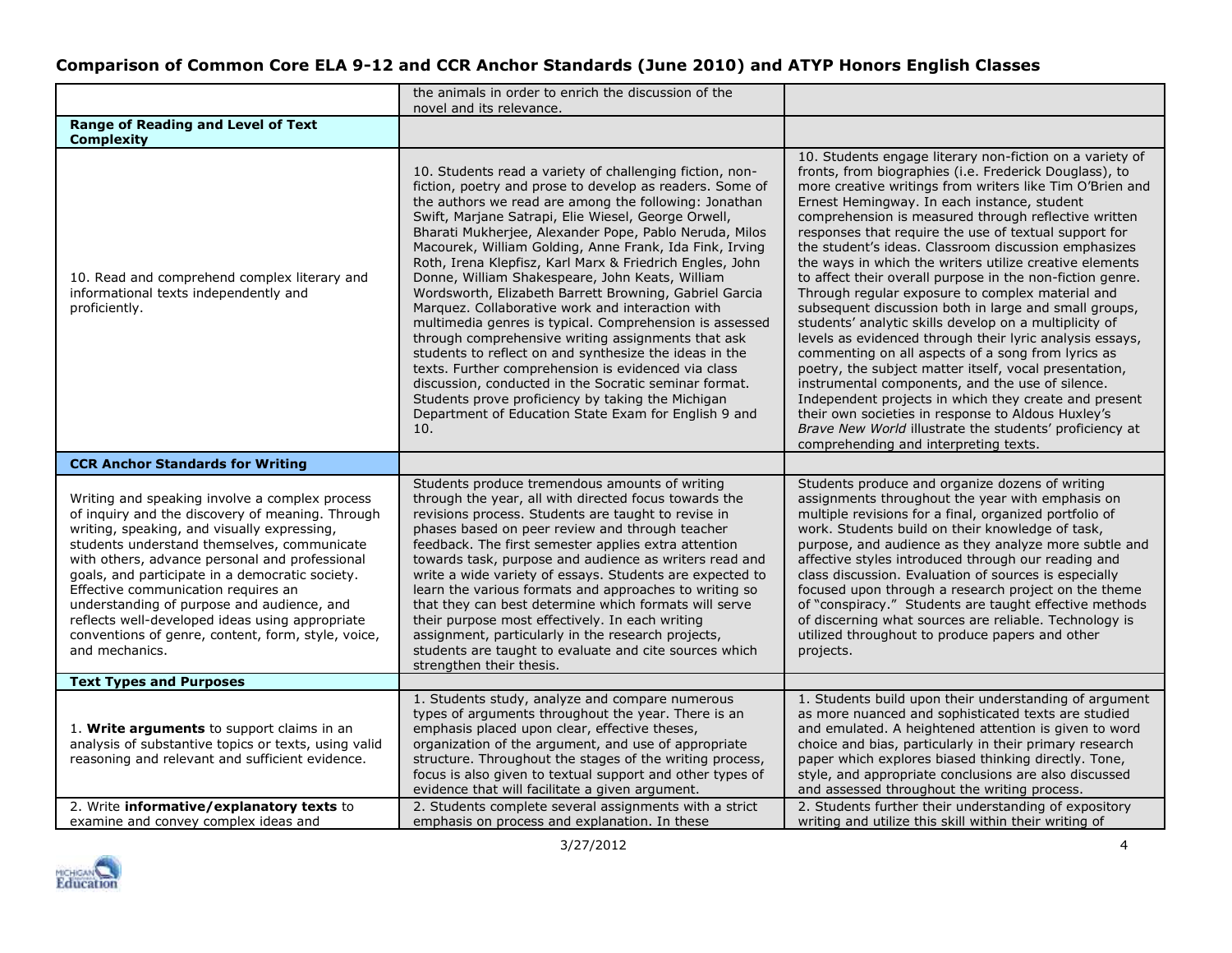| information clearly and accurately<br>through the effective selection, organization, and<br>analysis of content.                                                    | expository units, various texts are studied and discussed<br>in an effort to understand the best use of facts, details,<br>and complexity as these elements relate to the intended<br>audience. Structural components like style, transition,<br>and cohesion are assessed through thorough teacher<br>feedback and peer review throughout the writing                                                                                                                                                                                                                                              | literary essays and research papers. Emphasis is given<br>to the use of graphs, tables, and other evidence that<br>facilitates the explanation of their project.                                                                                                                                                                                                                                                                                                                                                                                                                                                                                                              |
|---------------------------------------------------------------------------------------------------------------------------------------------------------------------|-----------------------------------------------------------------------------------------------------------------------------------------------------------------------------------------------------------------------------------------------------------------------------------------------------------------------------------------------------------------------------------------------------------------------------------------------------------------------------------------------------------------------------------------------------------------------------------------------------|-------------------------------------------------------------------------------------------------------------------------------------------------------------------------------------------------------------------------------------------------------------------------------------------------------------------------------------------------------------------------------------------------------------------------------------------------------------------------------------------------------------------------------------------------------------------------------------------------------------------------------------------------------------------------------|
| 3. Write narratives to develop real or imagined<br>experiences or events using effective technique,<br>well-chosen details,<br>and well-structured event sequences. | process.<br>3. Narrative writing and memoir are studied through<br>authors like E.B. White, Mark Twain, and Langston<br>Hughes. Attention is given to style, chronology, and<br>organization as students compose various narrative<br>based assignments. Engaging the reader with a central<br>purpose or thesis in these narrative assignments is also<br>emphasized.                                                                                                                                                                                                                              | 3. Students continue their development of narrative<br>writing skills and are encouraged to utilize narrative<br>techniques in assignments as appropriate to the<br>purpose. More emphasis is given to creating fictional<br>narratives that are rich in style and details and which<br>produce tone effectively. Students analyze various<br>narrative techniques through a plethora of stories from<br>authors such as Kurt Vonnegut, Flannery O'Connor, and<br>William Faulkner.                                                                                                                                                                                           |
| <b>Production and Distribution of Writing</b>                                                                                                                       |                                                                                                                                                                                                                                                                                                                                                                                                                                                                                                                                                                                                     |                                                                                                                                                                                                                                                                                                                                                                                                                                                                                                                                                                                                                                                                               |
| 4. Produce clear and coherent writing in which<br>the development, organization, and style are<br>appropriate to task, purpose, and audience.                       | 4. Thorough attention is given to task, purpose, and<br>style as students analyze and produce essays of various<br>forms including the following: cause and effect,<br>expository, narrative, compare and contrast, and<br>argumentation.                                                                                                                                                                                                                                                                                                                                                           | 4. Building on their knowledge of the varied essay<br>formats, students are guided toward using the most<br>appropriate elements from those forms to fit the task,<br>purpose, and audience for their writing.                                                                                                                                                                                                                                                                                                                                                                                                                                                                |
| 5. Develop and strengthen writing as needed by<br>planning, revising, editing, rewriting, or trying a<br>new approach.                                              | 5. Students are guided through the writing process and<br>the essential outcome of each step within the process<br>including planning, revising, editing, and rewriting.<br>Students revise in response to thorough written<br>feedback from the instructor on every assignment. For<br>larger assignments, they also receive more oral and<br>written feedback from their peers and from the<br>instructor during the editing phase. Attention to word<br>choice and language is given throughout the editing.<br>(Language standards are also assessed through weekly<br>vocabulary assignments.) | 5. Students are guided through the writing process and<br>the essential outcomes of each step within the process<br>including planning, revising, editing and rewriting.<br>Students revise in response to thorough written<br>feedback from the instructor on every assignment. For<br>larger assignments, they also receive more oral and<br>written feedback from their peers and from the<br>instructor during the editing phase. Attention to word<br>choice and language is given throughout the editing.<br>(Language standards are also assessed through weekly<br>vocabulary assignments.)                                                                           |
| 6. Use technology, including the Internet, to<br>produce and publish writing and to interact and<br>collaborate with others.                                        | 6. Students are guided towards the use of technology in<br>composing their assignments and in communicating with<br>the teacher and their peers. Weekly assignments and<br>occasional readings are fulfilled through a class blog<br>wherein students are in communication with each other.<br>Through this medium, students are expected to continue<br>class discussions and to use the Internet to direct their<br>peers toward outside information. Students are also<br>provided with websites to assist in editing their papers<br>for mechanics, structure, and style.                       | 6. Students are guided toward the use of technology in<br>composing their assignments and in communicating<br>with the teacher and their peers. Weekly assignments<br>and occasional readings are fulfilled through a class<br>blog wherein students are in communication with each<br>other. Through this medium, students are expected to<br>continue class discussions and to use the Internet to<br>direct their peers toward outside information.<br>Additionally, students are taught to utilize technology<br>software like PowerPoint to create graphic and visual<br>projects in a way that emphasizes artistry that<br>transcends the traditional use of this form. |
| <b>Research to Build and Present Knowledge</b>                                                                                                                      |                                                                                                                                                                                                                                                                                                                                                                                                                                                                                                                                                                                                     |                                                                                                                                                                                                                                                                                                                                                                                                                                                                                                                                                                                                                                                                               |
| 7. Perform short, focused research projects as<br>well as more sustained research in response to a                                                                  | 7. Students are directed to develop their own thesis with<br>appropriate scope for various research projects including                                                                                                                                                                                                                                                                                                                                                                                                                                                                              | 7. Students are directed to develop their own thesis<br>with appropriate scope for various research projects                                                                                                                                                                                                                                                                                                                                                                                                                                                                                                                                                                  |
|                                                                                                                                                                     | 3/27/2012                                                                                                                                                                                                                                                                                                                                                                                                                                                                                                                                                                                           | 5                                                                                                                                                                                                                                                                                                                                                                                                                                                                                                                                                                                                                                                                             |

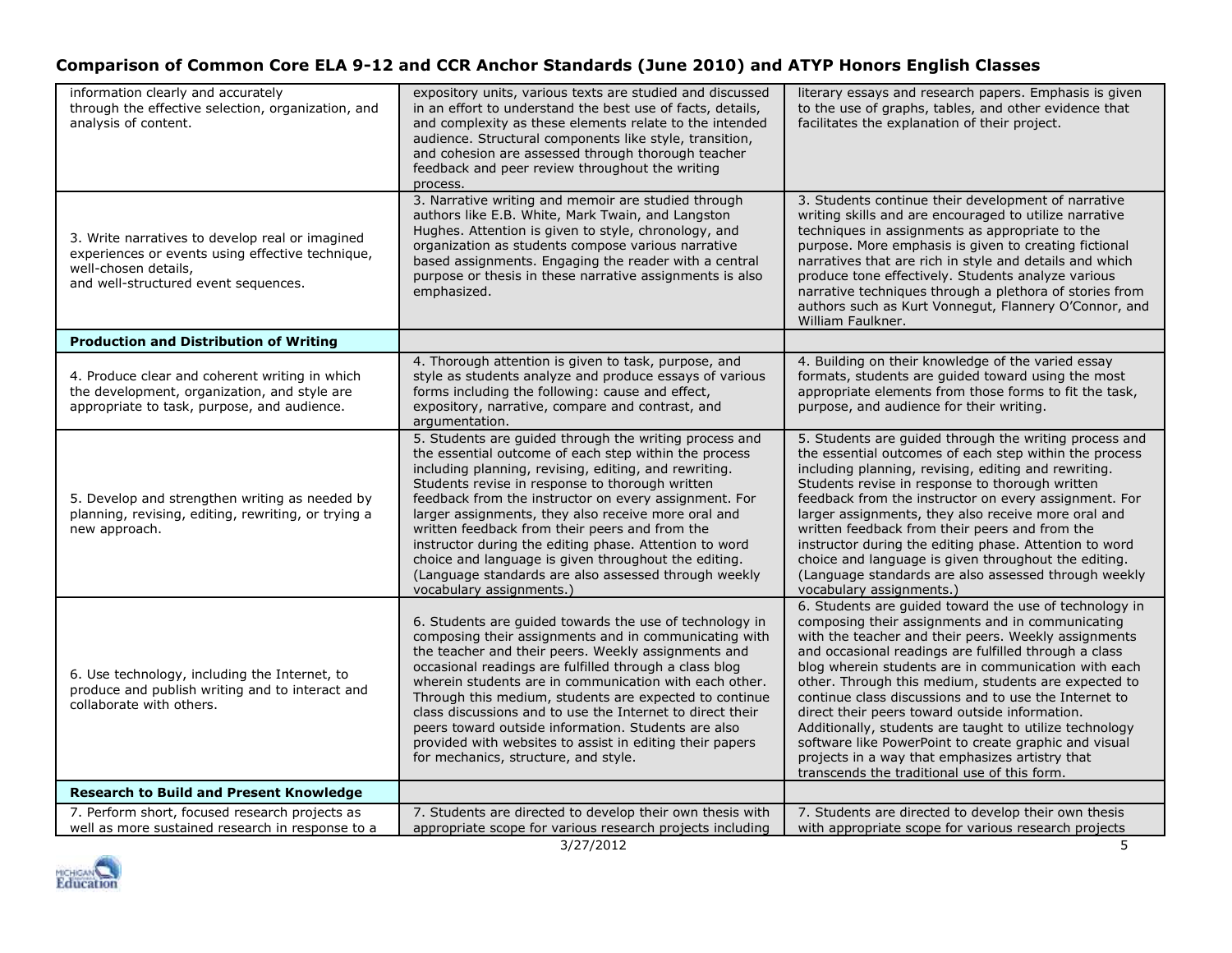| focused research question, demonstrating<br>understanding of the material under<br>investigation.                                                                                                                 | a longer 7-8 page assignment. Students are guided to<br>use and synthesize a variety of sources from different<br>media in order to demonstrate an understanding of their<br>topic.                                                                                                                                                                                                                                                                                                                                                                                                                                                                                                                                                                                                                                                                                                                                                                                                                                                                                                                                                                                                                                                                                                                                                                                                                                                                                                                                                               | including a longer 7-8 page assignment. Students are<br>quided to use and synthesize a variety of sources from<br>different media in order to demonstrate an<br>understanding of their topic.                                                                                                                                                                                                                                                                                                                                                                                                                                                                                                                                                                                                                                                  |
|-------------------------------------------------------------------------------------------------------------------------------------------------------------------------------------------------------------------|---------------------------------------------------------------------------------------------------------------------------------------------------------------------------------------------------------------------------------------------------------------------------------------------------------------------------------------------------------------------------------------------------------------------------------------------------------------------------------------------------------------------------------------------------------------------------------------------------------------------------------------------------------------------------------------------------------------------------------------------------------------------------------------------------------------------------------------------------------------------------------------------------------------------------------------------------------------------------------------------------------------------------------------------------------------------------------------------------------------------------------------------------------------------------------------------------------------------------------------------------------------------------------------------------------------------------------------------------------------------------------------------------------------------------------------------------------------------------------------------------------------------------------------------------|------------------------------------------------------------------------------------------------------------------------------------------------------------------------------------------------------------------------------------------------------------------------------------------------------------------------------------------------------------------------------------------------------------------------------------------------------------------------------------------------------------------------------------------------------------------------------------------------------------------------------------------------------------------------------------------------------------------------------------------------------------------------------------------------------------------------------------------------|
| 8. Gather relevant information from multiple print<br>and digital sources, assess the credibility and<br>accuracy of each source, and integrate and cite<br>the information while avoiding plagiarism.            | 8. Students are instructed on how to seek out relevant<br>information in a variety of formats. Special emphasis is<br>given to scholarly journals in this program, as students<br>are allowed access to a university database. Students<br>are taught to use primary texts and other reliable<br>sources in a way that supports their ideas, flows well<br>within their writing, and avoids plagiarism. Students are<br>also taught proper use of MLA documentation to<br>organize their citations.                                                                                                                                                                                                                                                                                                                                                                                                                                                                                                                                                                                                                                                                                                                                                                                                                                                                                                                                                                                                                                               | 8. Students are instructed on how to seek out relevant<br>information in a variety of formats. Special emphasis is<br>given to scholarly journals in this program, as students<br>are allowed access to a university database. Students<br>are taught to use primary texts and other reliable<br>sources in a way that supports their ideas, flows well<br>within their writing, and avoids plagiarism. Students<br>are also taught proper use of MLA documentation to<br>organize their citations.                                                                                                                                                                                                                                                                                                                                            |
| 9. Write in response to literary or informational<br>sources, drawing evidence from the text to<br>support analysis and reflection as well as to<br>describe what they have learned.                              | 9. Part A.) It is common practice for students to<br>encounter a text from a certain era (i.e. William<br>Golding's Lord of the Flies) and then be asked to write<br>about parallels within a work from another period in<br>history (i.e. John Donne's "No Man is an Island" or<br>Simon and Garfunkel's song, "I am a Rock"). In their<br>writings, students also investigate possible influences in<br>Shakespeare's writing from the scientific and medical<br>writing of his time-for example, the use of humors and<br>how they affect a character's disposition-or they may<br>be asked to investigate whenever a character makes a<br>reference to a well-known phrase from the times, such<br>as Beatrice's line about leading apes into hell. Students<br>are encouraged to use such references in their writings<br>whenever possible within the remaining texts for the<br>class.<br>Part B.) Not only do students study logical fallacies in<br>order to identify fallacious reasoning, but students read<br>and examine texts specifically to identify an author's<br>argument. For example, students read the essay,<br>"Unnatural Killers" by John Grisham and Oliver Stone's<br>response essay, "Memo to John Grisham: What's Next-<br>'A Movie Made Me Do It'?" in order to compare the<br>author's arguments. After careful consideration,<br>students then produce a response to argue which writer<br>presents the best, most logical argument, as well as<br>how their arguments are relative in our own social<br>context. | 9. Students recognize different authors' treatments of<br>similar theses as in the detail of listening in Emily<br>Dickinson's, "I heard a fly buzz when I died," to the<br>detail of individuals' lives in "I Hear America Singing"<br>by Walt Whitman: both authors address the mundane<br>and the extraordinary simultaneously through their<br>meticulous details contrasting with the vastness and<br>complexity of life, yet they use strikingly different<br>approaches to poetry to accomplish this goal. Students<br>are required to respond in writing to analyze the<br>authors' treatments. Through extensive peer editing,<br>students recognize and comment upon the<br>effectiveness of a writer's argument, and offer feedback<br>on the clarity of points presented and whether or not<br>they effectively support the thesis |
| <b>Range of Writing</b>                                                                                                                                                                                           |                                                                                                                                                                                                                                                                                                                                                                                                                                                                                                                                                                                                                                                                                                                                                                                                                                                                                                                                                                                                                                                                                                                                                                                                                                                                                                                                                                                                                                                                                                                                                   |                                                                                                                                                                                                                                                                                                                                                                                                                                                                                                                                                                                                                                                                                                                                                                                                                                                |
| 10. Write routinely over extended time frames<br>(time for research, reflection, and revision) and<br>shorter time frames (a single sitting or a day or<br>two) for a range of tasks, purposes, and<br>audiences. | 10. Students produce tremendous amounts of writing<br>through the year, all with directed focus towards the<br>revisions process. Students are taught to revise in<br>phases based on peer review and through teacher<br>feedback. The first semester applies extra attention<br>towards task, purpose and audience as writers read and                                                                                                                                                                                                                                                                                                                                                                                                                                                                                                                                                                                                                                                                                                                                                                                                                                                                                                                                                                                                                                                                                                                                                                                                           | 10. Students produce and organize dozens of writing<br>assignments throughout the year with emphasis on<br>multiple revisions a final, organized portfolio of work.<br>Students build on their knowledge of task, purpose, and<br>audience as they analyze more subtle and affective<br>styles introduced through our reading and class                                                                                                                                                                                                                                                                                                                                                                                                                                                                                                        |

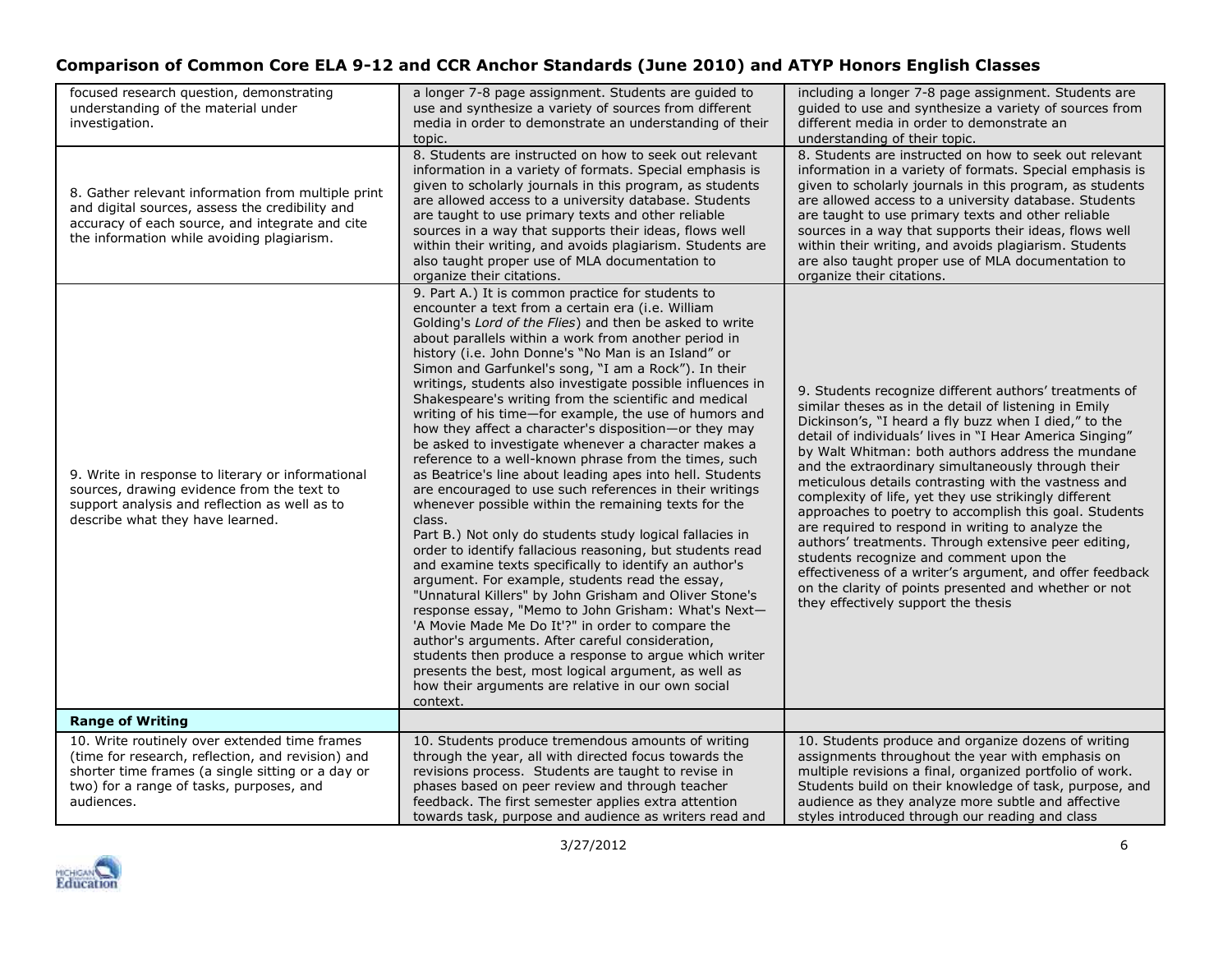| *These broad types of writing include many<br>subgenres. See Appendix A for definitions of key<br>writing types.                                                                                       | write a wide variety of essays. Students are expected to<br>learn the various formats and approaches to writing so<br>that they can best determine which formats will serve<br>their purpose most effectively. In each writing<br>assignment, particularly in the research projects,<br>students are taught to evaluate and cite sources which<br>strengthen their thesis. Students also prepare to write<br>short essay response answers for the Michigan<br>Department of Education State Exam for English 9 and<br>10. Many in-class writings are done to allow students to<br>learn how to write quickly but effectively.                                                                                                                                                                                                                                                                                                                                                                                                                                                                                                                                                                                                                                                                                  | discussion. Students are expected to know the various<br>formats and approaches to writing so that they can best<br>determine which formats will serve their purpose most<br>effectively. Evaluation of sources is especially focused<br>through a research project. Technology is utilized<br>throughout to produce papers and other projects.<br>Strategies for managing time for writing with different<br>time frames are discussed. Many in-class writings are<br>done to allow students to learn how to write quickly but<br>effectively.                                                                                                                                                                                                                                                                                                                                                                                                                                                                                                                                                                                                                                                                                                                                                                                                                                                                                               |
|--------------------------------------------------------------------------------------------------------------------------------------------------------------------------------------------------------|----------------------------------------------------------------------------------------------------------------------------------------------------------------------------------------------------------------------------------------------------------------------------------------------------------------------------------------------------------------------------------------------------------------------------------------------------------------------------------------------------------------------------------------------------------------------------------------------------------------------------------------------------------------------------------------------------------------------------------------------------------------------------------------------------------------------------------------------------------------------------------------------------------------------------------------------------------------------------------------------------------------------------------------------------------------------------------------------------------------------------------------------------------------------------------------------------------------------------------------------------------------------------------------------------------------|-----------------------------------------------------------------------------------------------------------------------------------------------------------------------------------------------------------------------------------------------------------------------------------------------------------------------------------------------------------------------------------------------------------------------------------------------------------------------------------------------------------------------------------------------------------------------------------------------------------------------------------------------------------------------------------------------------------------------------------------------------------------------------------------------------------------------------------------------------------------------------------------------------------------------------------------------------------------------------------------------------------------------------------------------------------------------------------------------------------------------------------------------------------------------------------------------------------------------------------------------------------------------------------------------------------------------------------------------------------------------------------------------------------------------------------------------|
| <b>CCR Anchor Standards for Speaking and</b><br>Listening                                                                                                                                              |                                                                                                                                                                                                                                                                                                                                                                                                                                                                                                                                                                                                                                                                                                                                                                                                                                                                                                                                                                                                                                                                                                                                                                                                                                                                                                                |                                                                                                                                                                                                                                                                                                                                                                                                                                                                                                                                                                                                                                                                                                                                                                                                                                                                                                                                                                                                                                                                                                                                                                                                                                                                                                                                                                                                                                               |
| <b>Comprehension and Collaboration</b>                                                                                                                                                                 |                                                                                                                                                                                                                                                                                                                                                                                                                                                                                                                                                                                                                                                                                                                                                                                                                                                                                                                                                                                                                                                                                                                                                                                                                                                                                                                |                                                                                                                                                                                                                                                                                                                                                                                                                                                                                                                                                                                                                                                                                                                                                                                                                                                                                                                                                                                                                                                                                                                                                                                                                                                                                                                                                                                                                                               |
| 1. Prepare for and participate effectively in a<br>range of conversations and collaborations with<br>diverse partners, building on others' ideas and<br>expressing their own clearly and persuasively. | 1. Students work in pairs, small groups, and whole class<br>discussions to present ideas relevant to curriculum,<br>proving their arguments through the use of references<br>from texts.<br>a) Students are the catalyst for ideas in class, as the<br>group is interdependent, necessitating each person be<br>prepared to participate every day as this promotes their<br>own and others' understanding of the material. Having<br>read and reread assignments while taking notes prior to<br>class, students cite examples to support their<br>perspectives.<br>b) In groups, students delineate balanced roles for<br>projects and determine interim deadlines in order to<br>meet the final goal.<br>c) Students are encouraged to not only respond to<br>questions but to pose their own, which often challenges<br>the more obvious understanding of a character, his/her<br>motivation, or the significance of a text at large, thereby<br>verifying-or revising-their own conclusions.<br>d) Through moderated informal debates, students are<br>asked to listen to others' opinions, the evidence offered<br>and respond in a clear thoughtful manner. If additional<br>material is required, students are encouraged to delve<br>into texts and offer additional citations from outside<br>sources. | 1. Students work in pairs, small groups, and whole<br>class discussions to present ideas relevant to<br>curriculum, proving their arguments through the use of<br>references from texts.<br>a) Students are the catalyst for ideas in class, as the<br>group is interdependent, necessitating each person be<br>prepared to participate every day as this promotes their<br>own and others' understanding of the material. Having<br>read and reread assignments while taking notes prior to<br>class, students cite examples to support their<br>perspectives.<br>b) In groups, students delineate balanced roles for<br>projects and determine interim deadlines in order to<br>meet the final goal.<br>c) Students are encouraged to not only respond to<br>questions but to pose their own, which often challenges<br>the more obvious understanding of a character, his/her<br>motivation, or the significance of a text at large,<br>thereby verifying—or revising—their own conclusions.<br>d) Through moderated informal debates, students are<br>asked to listen to others' opinions, the evidence offered<br>and respond in a clear thoughtful manner. If additional<br>material is required, students are encouraged to delve<br>into texts and offer additional citations from outside<br>sources. For example, the use of Mark Twain's letters<br>offers insight into the novel, A Connecticut Yankee in<br>King Arthur's Court. |
| 2. Integrate and evaluate information presented<br>in diverse media and formats, including visually,<br>quantitatively, and orally.                                                                    | 2. Students must consider sources when writing<br>research papers, by using electronic media, as well as<br>print media. Source reliability is considered and<br>discrepancies between sources commented upon, and<br>suggestions made as to why this may be the case.<br>Students are required to give many oral presentations<br>during the course; for example, they are required to<br>present and stage plays that they have written based                                                                                                                                                                                                                                                                                                                                                                                                                                                                                                                                                                                                                                                                                                                                                                                                                                                                | 2. Students must consider sources when writing<br>research papers, by using electronic media, as well as<br>print media. Source reliability is considered and<br>discrepancies between sources commented upon, and<br>suggestions made as to why this may be the case.<br>Students are required to give many oral presentations<br>during the course; for example, they are required to<br>present their Literature of War PowerPoint                                                                                                                                                                                                                                                                                                                                                                                                                                                                                                                                                                                                                                                                                                                                                                                                                                                                                                                                                                                                         |
|                                                                                                                                                                                                        | 3/27/2012                                                                                                                                                                                                                                                                                                                                                                                                                                                                                                                                                                                                                                                                                                                                                                                                                                                                                                                                                                                                                                                                                                                                                                                                                                                                                                      | $\overline{7}$                                                                                                                                                                                                                                                                                                                                                                                                                                                                                                                                                                                                                                                                                                                                                                                                                                                                                                                                                                                                                                                                                                                                                                                                                                                                                                                                                                                                                                |

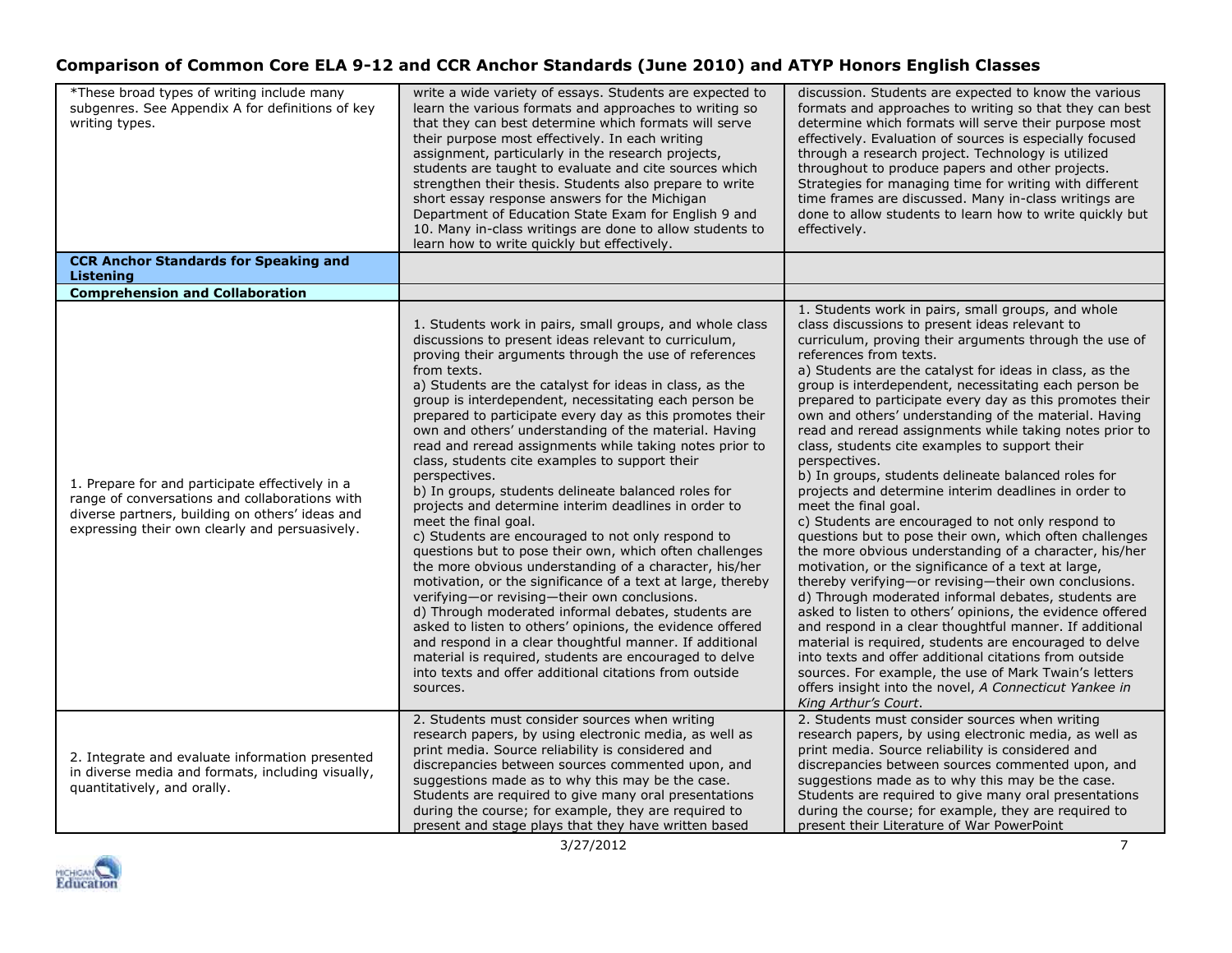| upon Orwell's Animal Farm.                                                                                                                                                                                                                                                                                                                                                                                                                                                                                                                                                                                                                                                                                                                                                      | presentations. After creating their own utopias, they<br>are required to present them orally using visual props.                                                                                                                                                                                                                                                                                                                                                                                                                                  |
|---------------------------------------------------------------------------------------------------------------------------------------------------------------------------------------------------------------------------------------------------------------------------------------------------------------------------------------------------------------------------------------------------------------------------------------------------------------------------------------------------------------------------------------------------------------------------------------------------------------------------------------------------------------------------------------------------------------------------------------------------------------------------------|---------------------------------------------------------------------------------------------------------------------------------------------------------------------------------------------------------------------------------------------------------------------------------------------------------------------------------------------------------------------------------------------------------------------------------------------------------------------------------------------------------------------------------------------------|
| 3. Students offer both verbal and written feedback on<br>3. Evaluate a speaker's point of view, reasoning,<br>speakers' viewpoints during in-class discussions, peer<br>and use of evidence and rhetoric.<br>edits, and in weekly journal writings.                                                                                                                                                                                                                                                                                                                                                                                                                                                                                                                             | 3. Students offer both verbal and written feedback on<br>speakers' viewpoints during in-class discussions, peer<br>edits, and in weekly journal writings.                                                                                                                                                                                                                                                                                                                                                                                         |
| <b>Presentation of Knowledge and Ideas</b>                                                                                                                                                                                                                                                                                                                                                                                                                                                                                                                                                                                                                                                                                                                                      |                                                                                                                                                                                                                                                                                                                                                                                                                                                                                                                                                   |
| 4. Students present ideas and information to both those<br>4. Present information, findings, and supporting<br>familiar as well as those unfamiliar with the material at<br>evidence such that listeners can follow the line of<br>hand, and must present adequate evidence to support<br>reasoning and the organization, development,<br>their perspectives. These skills are exercised through<br>and style are appropriate to task, purpose, and<br>formal journal writing, short and long essays, and an<br>audience.<br>extensive research paper.                                                                                                                                                                                                                          | 4. Students present ideas and information to both those<br>familiar as well as those unfamiliar with the material at<br>hand, and must present adequate evidence to support<br>their perspectives. These skills are exercised through<br>formal journal writing, short and long essays, and an<br>extensive research paper.                                                                                                                                                                                                                       |
| 5. Students create their own board game to<br>demonstrate understanding of the text Lord of the Flies.<br>5. Make strategic use of digital media and visual<br>The students also create an epistolary exchange<br>displays of data to express information and<br>involving historical figures and present them to the<br>enhance understanding of presentations.<br>class. The students create a Shakespeare diary and use<br>creative strategies to have it appear visually authentic.                                                                                                                                                                                                                                                                                         | 5. PowerPoint presentations are used to share students'<br>understanding of a subject and often include music<br>(including some original compositions) to add interest.<br>The students also create an epistolary exchange<br>involving characters from Oedipus Rex and Hamlet to<br>present them to the class.                                                                                                                                                                                                                                  |
| 6. Through formal presentations to the entire class,<br>6. Adapt speech to a variety of contexts and<br>students are motivated to use formal English vs.<br>communicative tasks, demonstrating command of<br>informal manners and speech as is common in class<br>formal English when indicated or appropriate.<br>discussions.                                                                                                                                                                                                                                                                                                                                                                                                                                                 | 6. Through formal presentations to the entire class,<br>students are motivated to use formal English vs.<br>informal manners and speech as is common in class<br>discussions.                                                                                                                                                                                                                                                                                                                                                                     |
| <b>CCR Anchor Standards for Language</b>                                                                                                                                                                                                                                                                                                                                                                                                                                                                                                                                                                                                                                                                                                                                        |                                                                                                                                                                                                                                                                                                                                                                                                                                                                                                                                                   |
| Language is an evolving tool with powerful personal, cultural, economic, and political implications. Knowledge of the structures of language (e.g., the history, meaning, and<br>use of words; varying sentence structures and patterns of language; the conventions of standard English) is essential for the effective use of language for varying purposes<br>(e.g., the development of a rich vocabulary, sentence structures for different rhetorical purposes, appropriate speech patterns for different social contexts). Understanding<br>the political implications of language use is also critical for fostering a democratic society in which all voices are valued.                                                                                                |                                                                                                                                                                                                                                                                                                                                                                                                                                                                                                                                                   |
| <b>Conventions of Standard English</b>                                                                                                                                                                                                                                                                                                                                                                                                                                                                                                                                                                                                                                                                                                                                          |                                                                                                                                                                                                                                                                                                                                                                                                                                                                                                                                                   |
| 1. Students write and then revise (and often repeatedly<br>revise) the vast majority of all papers in an effort to<br>master proper grammar and language usage. The text<br>Woe is $I$ is used to help the students understand<br>grammar and language usage in a fun way.<br>1. Demonstrate command of the conventions of<br>a) Acknowledging the changing manner of documenting<br>standard English grammar and usage when<br>others' ideas and words, as well as modifying the<br>writing or speaking.<br>method of citing sources, fosters an appreciation for the<br>necessity of evolution even within writing standards.<br>b) Students use dictionaries both in book form as well<br>as through an online format to resolve questions of<br>grammar and language usage. | 1. Students write and then revise (and often repeatedly<br>revise) the vast majority of all papers in an effort to<br>master proper grammar and language usage.<br>a) Acknowledging the changing manner of documenting<br>others' ideas and words, as well as modifying the<br>method of citing sources, fosters an appreciation for the<br>necessity of evolution even within writing standards.<br>b) Students use dictionaries both in book form as well<br>as through an online format to resolve questions of<br>grammar and language usage. |
| 2. Students proofread each others' work and offer<br>feedback regarding conventions such as capitalization,<br>2. Demonstrate command of the conventions of<br>punctuation, spelling, hyphenation, etc., and submit<br>standard English capitalization, punctuation, and<br>revised editions for assessment. The text Woe is I is<br>spelling when writing.<br>used to help the students understand grammar and<br>language usage in a fun way.                                                                                                                                                                                                                                                                                                                                 | 2. Students proofread each others' work and offer<br>feedback regarding conventions such as capitalization,<br>punctuation, spelling, hyphenation, etc., and submit<br>revised editions for assessment.                                                                                                                                                                                                                                                                                                                                           |
|                                                                                                                                                                                                                                                                                                                                                                                                                                                                                                                                                                                                                                                                                                                                                                                 |                                                                                                                                                                                                                                                                                                                                                                                                                                                                                                                                                   |